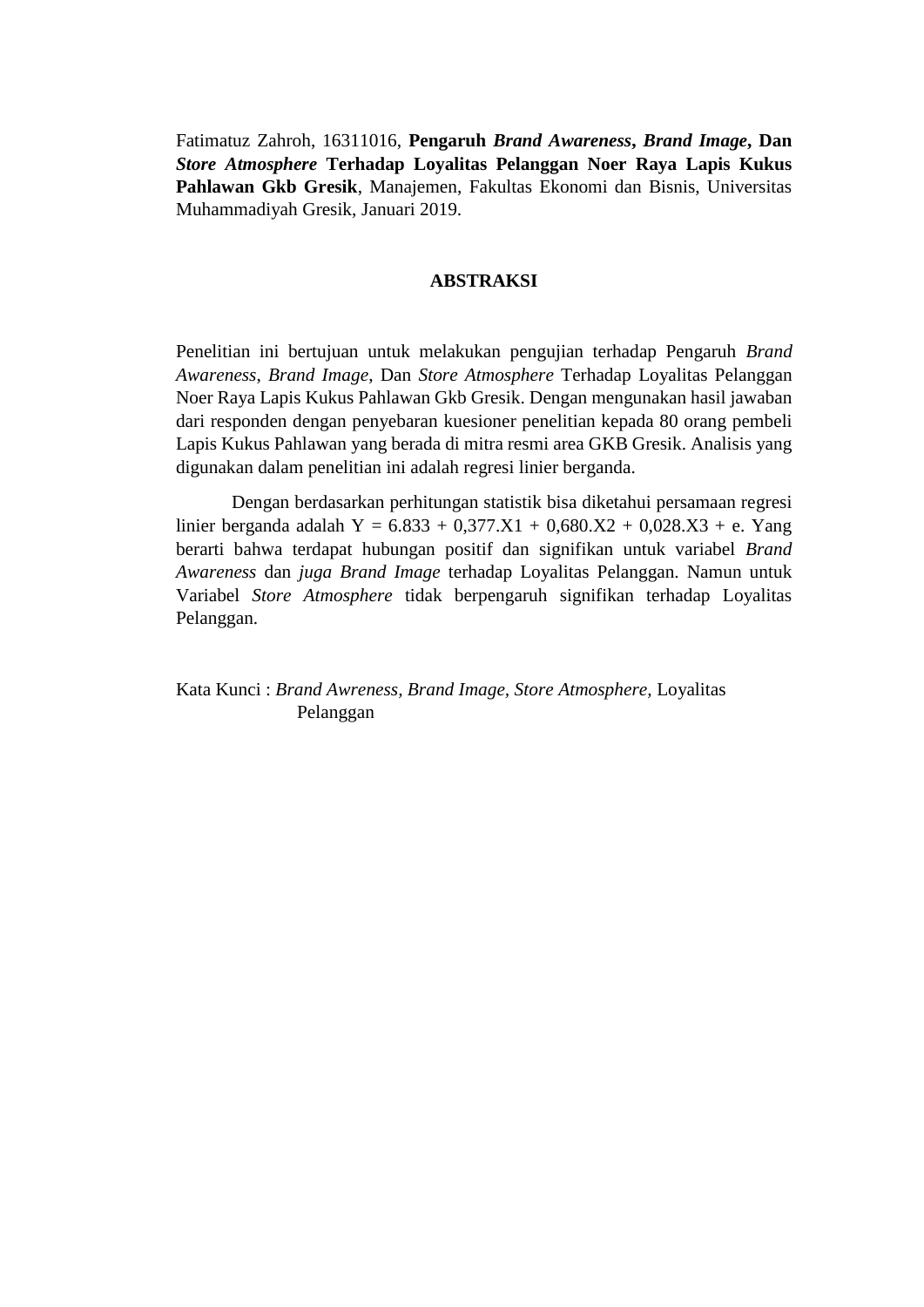Fatimatuz Zahroh, 16311016, *The Influence of Brand Awareness, Brand Image, and Store Atmosphere on Customer Loyalty Noer Raya Lapis Kukus Pahlawan Gkb Gresik*, Management, Faculty of Economics and Business, Muhammadiyah University Gresik, January 2019.

## **ABSTRACT**

Brand Awareness, Brand Image, and Store Atmosphere Against Customer Loyalty Noer Raya Lapis Kukus Pahlawan Gkb Gresik. By using the results of the answers of respondents by distributing research questionnaires to 80 buyers of Lapis Kukus Pahlawan who are in the official partners of the GKB Gresik area. The analysis used in this study is multiple linear regression.

Based on statistical calculations, it can be seen that multiple linear regression is Y  $= 6,833 + 0,377.X1 + 0,680.X2 + 0,028.X3 + e$ . Which means a positive and significant influence for the Brand Awareness variable and also Brand Image on Customer Loyalty. However, for Store Variables, the Atmosphere is not significant to Customer Loyalty.